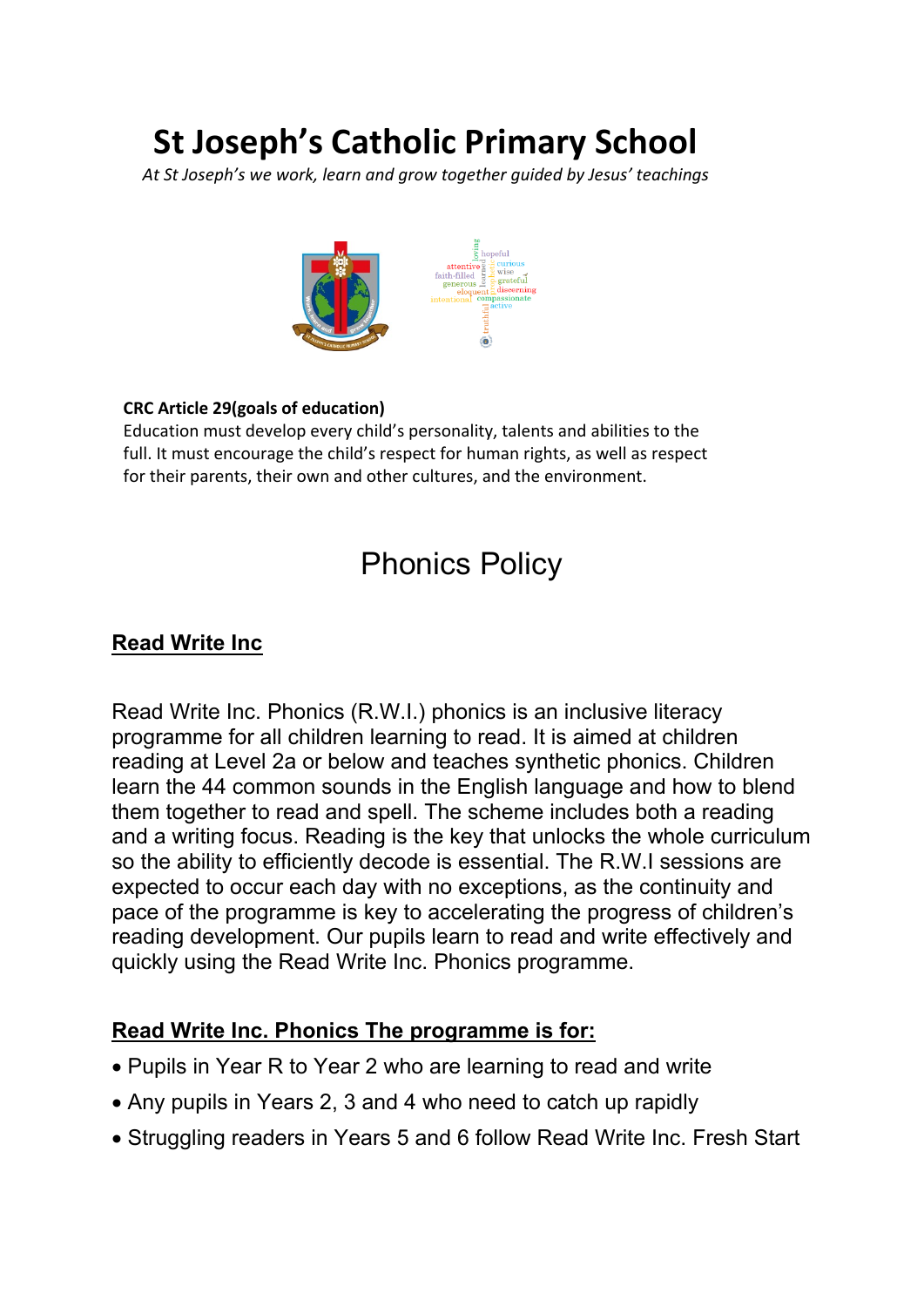#### **In Read Write Inc. Phonics pupils:**

• Decode letter-sound correspondences quickly and effortlessly, using their phonic knowledge and skills

- Read common exception words on sight
- Understand what they read
- Read aloud with fluency and expression
- Write confidently, with a strong focus on vocabulary and grammar
- Spell quickly and easily by segmenting the sounds in words
- Acquire good handwriting.

In addition, we teach pupils to work effectively with a partner to explain and consolidate what they are learning. This provides the teacher with opportunities to assess learning and to pick up on difficulties, such as pupils' poor articulation, or problems with blending or alphabetic code knowledge. We group pupils homogeneously, according to their progress in reading rather than their writing. This is because it is known that pupils' progress in writing will lag behind progress in reading, especially for those whose motor skills are less well developed.

In Year R we emphasise the alphabetic code. The pupils rapidly learn sounds and the letter or groups of letters they need to represent them. Simple mnemonics help them to grasp this quickly. This is especially useful for pupils at risk of making slower progress. This learning is consolidated daily. Pupils have frequent practice in reading high frequency words with irregular spellings – common exception words. We make sure that pupils read books that are closely matched to their increasing knowledge of phonics and the common exception words. This is so that, early on, they experience success and gain confidence that they are readers. Re-reading and discussing these books with the teacher supports their increasingly fluent decoding.

Alongside this, the teachers read a wide range of stories, poetry and non-fiction to pupils; they are soon able to read these texts for themselves. Embedding the alphabetic code early on means that pupils quickly learn to write simple words and sentences. We encourage them to compose each sentence aloud until they are confident to write independently. We make sure they write every day. Pupils write at the level of their spelling knowledge. The quality of the vocabulary they use in their writing reflects the language they have heard in the books the teacher has read to them; they have also discussed what the words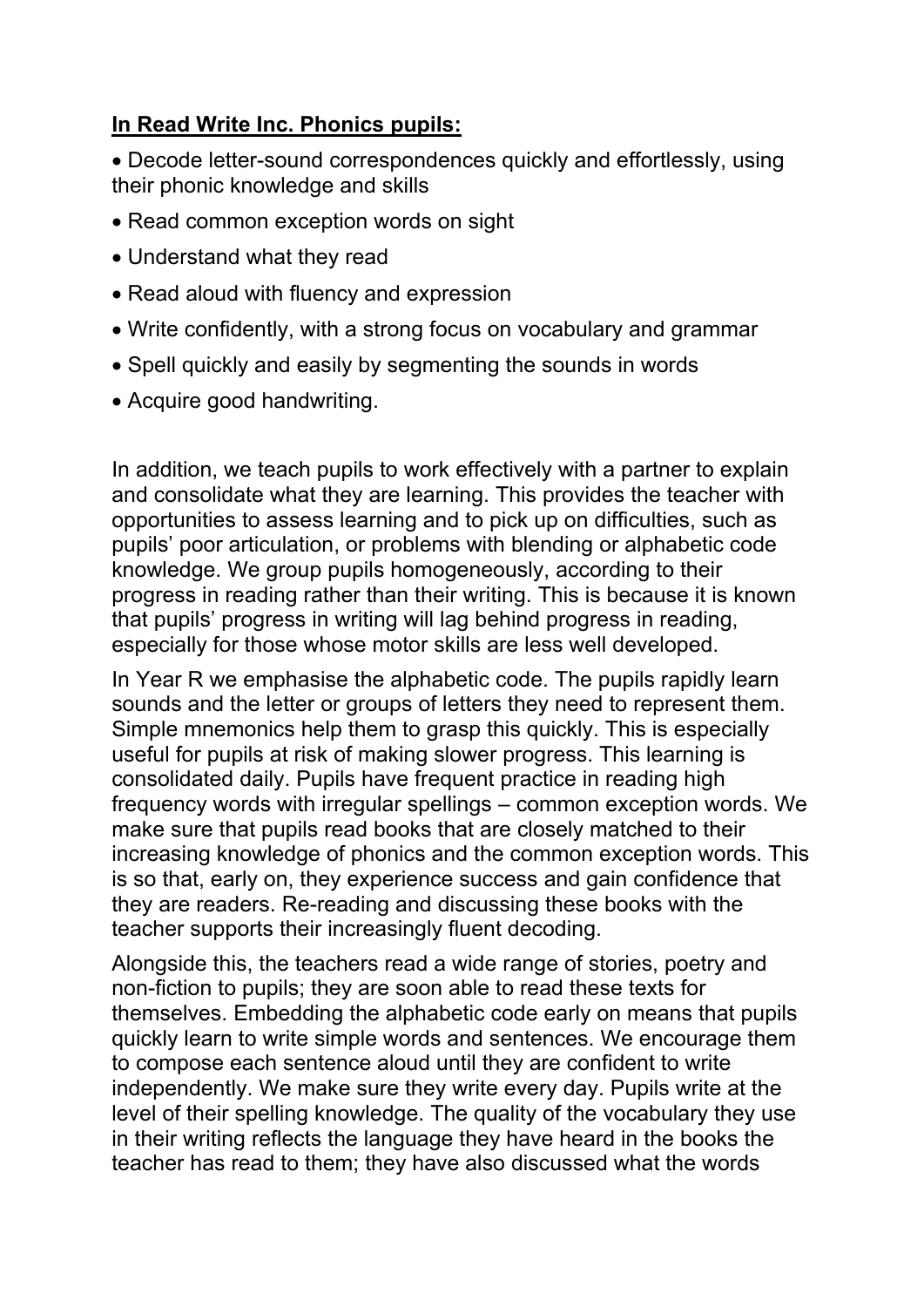mean. Our aim is for pupils to complete the phonics programme as quickly as possible. The sooner they complete it, the sooner they will be able to choose books to read at their own interest and comprehension level.

#### **Outcomes for children Assessing and tracking progress**

We assess all pupils following Read Write Inc. Phonics using the Entry Assessment. We use this data to assign them to either Read Write Inc. **Phonics** 

For those on the Read Write Inc. Phonics programme, we record their starting date and entry point on the tracker to monitor the rate at which they are making progress. We can also easily identify those who joined the programme later. In addition, we use a standardised reading test [NTS] so that we can ensure that the gains our pupils are making are age-appropriate. We aim for all children to be accurate and speedy readers by the time they enter Key Stage 2. We have high expectations of our pupils' progress.

Pupils who are making slower progress usually complete the programme by the end of Year 2. We support pupils who have identified special educational needs for however long it takes until they can read. For example, we identify those who are at risk of falling behind their peers immediately – whatever their age. Highly trained staff tutor them for 15 minutes every day, using the Read Write Inc. One-to-one tutoring programme. If a child arrives in Key Stage 2 reading below their chronological age or with English as an additional language they are taught Read Write Inc. Phonics until they too catch up with their peers.

By the end of Key Stage 1, our pupils are able to read aloud ageappropriate texts accurately and with sufficient speed for comprehension. This means that we can focus on developing their comprehension, preparing them well for transition to Key Stage 2. Their good decoding skills mean that they have a sound strategy for decoding unfamiliar words when they come across them at whatever stage or in any subject, even into secondary school.

#### **Impact across the curriculum**

Our teachers are enthusiastic about using the Read Write Inc. programme because they can see how well pupils learn from it and the progress they make, not just in English, but across the curriculum. Data is used effectively to ensure gaps are closing between all groups – in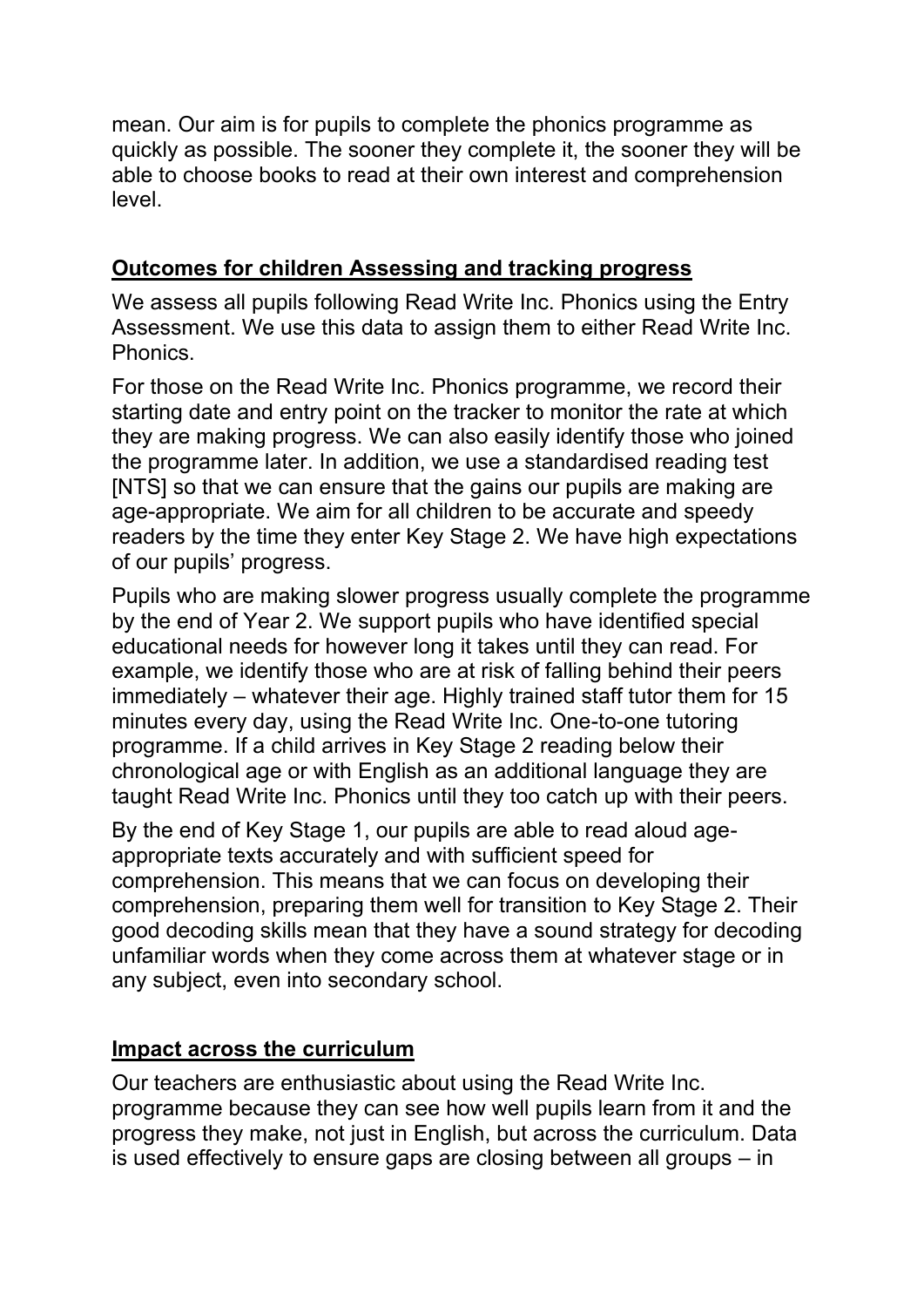particular those eligible for the pupil premium (Read Write Inc. assessment and tracking, standardised reading tests, phonics screening check).

Quality of teaching, learning and assessment The programmes' 'cycle of instruction' means that, after direct instruction and guided practice, the pupils teach another pupil. In this way they all rehearse and consolidate what they have been learning. This helps the pupils to make their understanding clear to themselves and helps the teacher deal with any misconceptions. 'Partner teaching' is a key assessment tool. We also use this approach very effectively in other subjects. In Read Write Inc. Phonics, because the pupils are grouped across the school in terms of their reading ability, they are reading at an appropriate decoding level every day. The homogeneous groups in the Phonic lessons help us to focus the teaching and ensure pupils learn to read quickly. Staff teaching Read Write Inc. Phonics record the results from the Assessments 1 and 2, which take place every eight weeks. This data allow us to intervene in different ways. For instance, we quickly move pupils to another group if they are progressing faster than their peers. Those who continue to struggle have one-to-one tutoring so that they keep up. All the pupils are engaged, with a positive impact on their behaviour. They learn to participate fully: we agree with them the rules for working in a group or discussing with a partner. We discourage 'hands up' for answering questions because we believe that all pupils should answer every question. The teacher selects pupils to answer. The Read Write Inc. programmes have detailed lesson plans. These give the teachers practical day-to-day guidance, but we work hard to build on these plans so that the lessons are matched carefully to the needs of their particular group. Every activity is prepared thoroughly and has a clear purpose. The teacher explains this at the beginning so that the pupils understand, during the activity, what they are learning and why.

Additional support for lower-attaining pupils learning to read Pupils in the 'lowest' attaining group have the widest variety of needs. This is therefore the least homogeneous group. In order to give these pupils the same carefully targeted teaching as all the other groups, some of these pupils have daily one-to-one tutoring for 10 to 20 minutes, in addition to their group session in the morning. This tutoring helps us to meet their individual needs. Once these pupils have learnt to read they will receive additional support when learning to spell.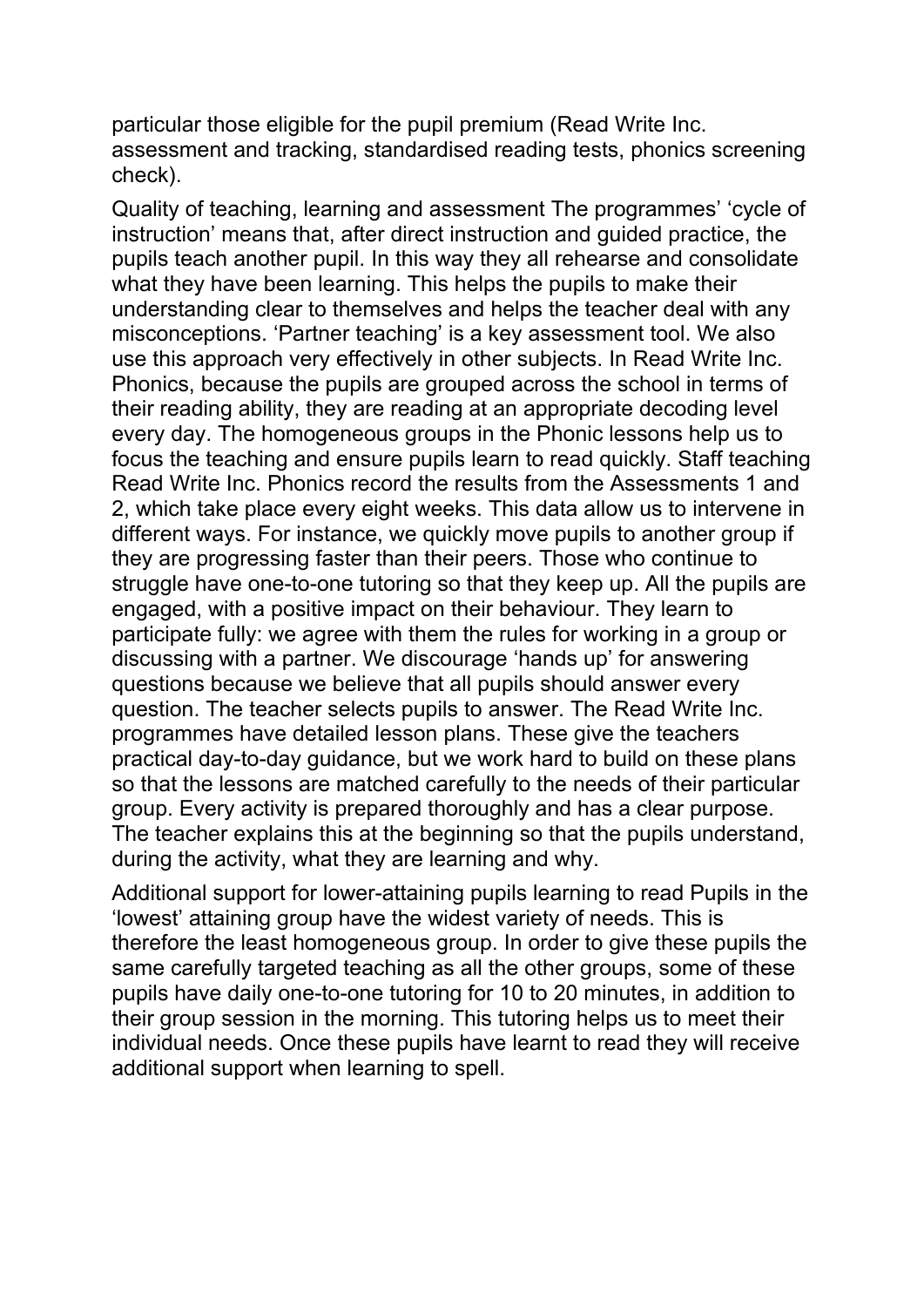### **Quality of teaching and pupils' progress**

The headteacher and reading leader monitor pupils' progress together until every child can read. No child is left behind to struggle. We record lesson observations and any subsequent coaching alongside the 'teacher tracker' so that we can see if there is a correlation between the quality of the teaching and the progress pupils make.

The Read Write Inc. 'cycle of instruction' is embedded across the curriculum –

- 1. MTYT, TTYP. Pupils do not raise their hands to answer questions.
- 2. Close grouping in Phonics is maintained pupils are moved on quickly.
- 3. The purpose of each activity is clear to both teachers and pupils.
- 4. Planning and marking is thorough.
- 5. In Phonics, pupils read books at home that closely match their word reading ability.
- 6. Teaching is monitored thoroughly (see Leadership and Management)

Personal development, behaviour and welfare Pupils have very positive attitudes to the programme. Their good behaviour and the virtual absence of low-level disruption in lessons contribute to the progress they make. We support this behaviour by using silent signals for gaining their attention, for setting up partner routines, and for managing the way pupils move around the classroom. Everyone uses the same signals. The teachers are encouraged to use these strategies in other lessons, too, so that the approach to behaviour is consistent throughout the day.

#### **Effectiveness of leadership and management Shared vision**

The school's shared vision is that every pupil learns to read quickly and continues to read – widely and often. The headteacher works with all the staff to ensure that this happens. In particular, the Head teacher works closely with the reading leader to monitor the quality of teaching and to provide coaching for staff (teachers and teaching assistants). The role of the reading leader is critical. Alongside the headteacher, the reading leader drives the teaching of Read Write Inc. Phonics.